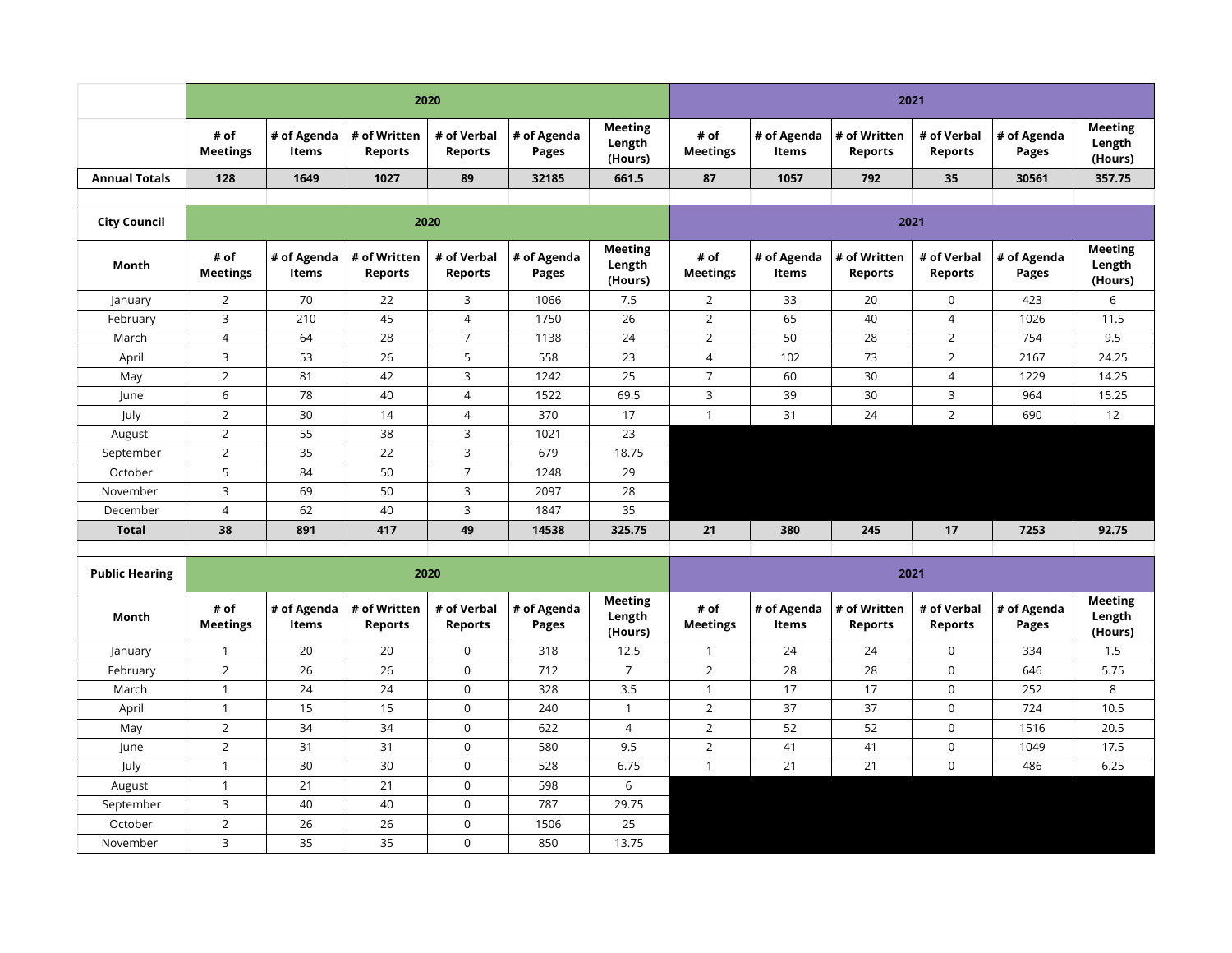| December     |                         | 19                   | 19                      | $\mathbf 0$                   | 377                  | $\overline{7}$                      |                         |                      |                                |                        |                      |                                     |  |  |
|--------------|-------------------------|----------------------|-------------------------|-------------------------------|----------------------|-------------------------------------|-------------------------|----------------------|--------------------------------|------------------------|----------------------|-------------------------------------|--|--|
|              |                         |                      |                         |                               |                      |                                     |                         |                      |                                |                        |                      |                                     |  |  |
| <b>Total</b> | 20                      | 321                  | 321                     | $\mathbf{0}$                  | 7446                 | 125.75                              | 11                      | 220                  | 220                            | $\mathbf{0}$           | 5007                 | 70                                  |  |  |
|              |                         |                      |                         |                               |                      |                                     |                         |                      |                                |                        |                      |                                     |  |  |
| Audit        |                         |                      |                         | 2020                          |                      |                                     | 2021                    |                      |                                |                        |                      |                                     |  |  |
| Month        | # of<br><b>Meetings</b> | # of Agenda<br>Items | # of Written<br>Reports | # of Verbal<br><b>Reports</b> | # of Agenda<br>Pages | <b>Meeting</b><br>Length<br>(Hours) | # of<br><b>Meetings</b> | # of Agenda<br>Items | # of Written<br><b>Reports</b> | # of Verbal<br>Reports | # of Agenda<br>Pages | <b>Meeting</b><br>Length<br>(Hours) |  |  |
| January      |                         | 18                   | 11                      | $\mathbf 0$                   | 216                  | 1.25                                |                         | $\mathbf{1}$         | 1                              | $\mathbf 0$            | 71                   | 0.25                                |  |  |
| February     | $\mathbf 0$             | 0                    | $\mathbf 0$             | $\mathbf 0$                   | $\mathbf 0$          | $\mathbf 0$                         |                         | 9                    | 9                              | $\mathbf 0$            | 207                  | 2.25                                |  |  |
| March        | $\mathbf 0$             | 0                    | $\mathbf 0$             | $\mathbf 0$                   | 0                    | $\mathbf 0$                         | 0                       | $\mathbf 0$          | 0                              | $\mathbf 0$            | $\mathbf 0$          | 0                                   |  |  |
| April        | $\mathsf 0$             | 0                    | $\mathbf 0$             | $\mathbf 0$                   | $\mathbf 0$          | $\mathbf 0$                         |                         | 11                   | 9                              | $\mathbf 0$            | 229                  | 0.75                                |  |  |
| May          |                         | 3                    | 3                       | $\mathbf 0$                   | 239                  | 0.75                                | 0                       | $\mathbf 0$          | 0                              | $\mathbf 0$            | $\mathbf 0$          | 0                                   |  |  |
| June         |                         | 11                   | 5                       | 0                             | 174                  | 2                                   |                         | 3                    | 3                              | $\mathbf 0$            | 55                   | 0.5                                 |  |  |
| July         | $\mathbf 0$             | 0                    | $\mathbf 0$             | $\mathbf 0$                   | $\mathbf 0$          | $\mathsf{O}$                        | 0                       | $\mathbf 0$          | $\mathbf 0$                    | $\mathbf 0$            | $\mathbf 0$          | 0                                   |  |  |
| August       | $\mathsf 0$             | 0                    | $\mathbf 0$             | $\mathbf 0$                   | $\mathbf 0$          | 0                                   |                         |                      |                                |                        |                      |                                     |  |  |
| September    | $\mathbf{1}$            | 11                   | 11                      | $\mathbf 0$                   | 126                  | 4.5                                 |                         |                      |                                |                        |                      |                                     |  |  |
| October      | $\mathbf 0$             | 0                    | $\mathbf 0$             | $\mathbf 0$                   | $\mathbf 0$          | $\mathsf{O}$                        |                         |                      |                                |                        |                      |                                     |  |  |
| November     | $\mathbf{1}$            | 10                   | 10                      | $\mathbf 0$                   | 203                  | 2.5                                 |                         |                      |                                |                        |                      |                                     |  |  |
| December     | $\mathbf 0$             | 0                    | $\mathbf 0$             | $\mathbf 0$                   | $\mathbf 0$          | $\mathsf{O}$                        |                         |                      |                                |                        |                      |                                     |  |  |
| <b>Total</b> | 5                       | 53                   | 40                      | $\mathbf 0$                   | 958                  | 11                                  | 4                       | 24                   | 22                             | $\mathbf{0}$           | 562                  | 3.75                                |  |  |
|              |                         |                      |                         |                               |                      |                                     |                         |                      |                                |                        |                      |                                     |  |  |

| <b>Community &amp;</b><br><b>Public Services</b> |                         |                              |                                | 2020                          |                      |                                     | 2021                    |                      |                                |                               |                      |                                     |  |
|--------------------------------------------------|-------------------------|------------------------------|--------------------------------|-------------------------------|----------------------|-------------------------------------|-------------------------|----------------------|--------------------------------|-------------------------------|----------------------|-------------------------------------|--|
| Month                                            | # of<br><b>Meetings</b> | $\vert$ # of Agenda<br>Items | # of Written<br><b>Reports</b> | # of Verbal<br><b>Reports</b> | # of Agenda<br>Pages | <b>Meeting</b><br>Length<br>(Hours) | # of<br><b>Meetings</b> | # of Agenda<br>Items | # of Written<br><b>Reports</b> | # of Verbal<br><b>Reports</b> | # of Agenda<br>Pages | <b>Meeting</b><br>Length<br>(Hours) |  |
| January                                          | $\overline{2}$          | 27                           | 8                              | $\mathbf 0$                   | 93                   | 3                                   |                         | 11                   | 9                              |                               | 81                   | 2.5                                 |  |
| February                                         | $\overline{2}$          | 26                           | 20                             | $\mathbf 0$                   | 400                  | 6.5                                 | 3                       | 32                   | 23                             | $\mathbf 0$                   | 1514                 | 15.25                               |  |
| March                                            | $\mathbf 0$             | $\Omega$                     | $\Omega$                       | $\Omega$                      | $\overline{0}$       | $\mathbf 0$                         | 3                       | 40                   | 23                             | $\mathbf 0$                   | 972                  | 17.75                               |  |
| April                                            | $\mathbf 0$             | $\Omega$                     | $\mathbf 0$                    | $\Omega$                      | $\overline{0}$       | $\mathbf 0$                         | 2                       | 21                   | 9                              |                               | 136                  | 5                                   |  |
| May                                              | $\overline{2}$          | 16                           | 11                             | $\Omega$                      | 1490                 | $\overline{7}$                      |                         | 12                   | 6                              | $\mathbf 0$                   | 68                   | 5.25                                |  |
| June                                             | 1                       |                              | 0                              | $\mathbf 0$                   | 27                   | 0.25                                | 3                       | 18                   | 14                             | $\mathbf 0$                   | 1246                 | 10                                  |  |
| July                                             | 0                       | 0                            | 0                              | $\mathbf 0$                   | $\overline{0}$       | 0                                   | 0                       | 0                    | 0                              | $\mathbf 0$                   | 0                    | 0                                   |  |
| August                                           | 0                       | $\mathbf 0$                  | 0                              | $\mathbf 0$                   | $\mathbf 0$          | 0                                   |                         |                      |                                |                               |                      |                                     |  |
| September                                        | 1                       | $\overline{ }$               | 8                              | $\mathbf 0$                   | 136                  | 8                                   |                         |                      |                                |                               |                      |                                     |  |
| October                                          | 3                       | 16                           | 11                             | $\mathbf 0$                   | 388                  | 12                                  |                         |                      |                                |                               |                      |                                     |  |
| November                                         | $\mathbf{A}$            | 12                           | 6                              | $\mathbf 0$                   | 102                  | 8                                   |                         |                      |                                |                               |                      |                                     |  |
| December                                         | $\overline{ }$          | 16                           | 11                             | $\mathbf 0$                   | 184                  | 8                                   |                         |                      |                                |                               |                      |                                     |  |
| <b>Total</b>                                     | 13                      | 121                          | 75                             | $\mathbf 0$                   | 2820                 | 52.75                               | 13                      | 134                  | 84                             | $\overline{2}$                | 4017                 | 55.75                               |  |
|                                                  |                         |                              |                                |                               |                      |                                     |                         |                      |                                |                               |                      |                                     |  |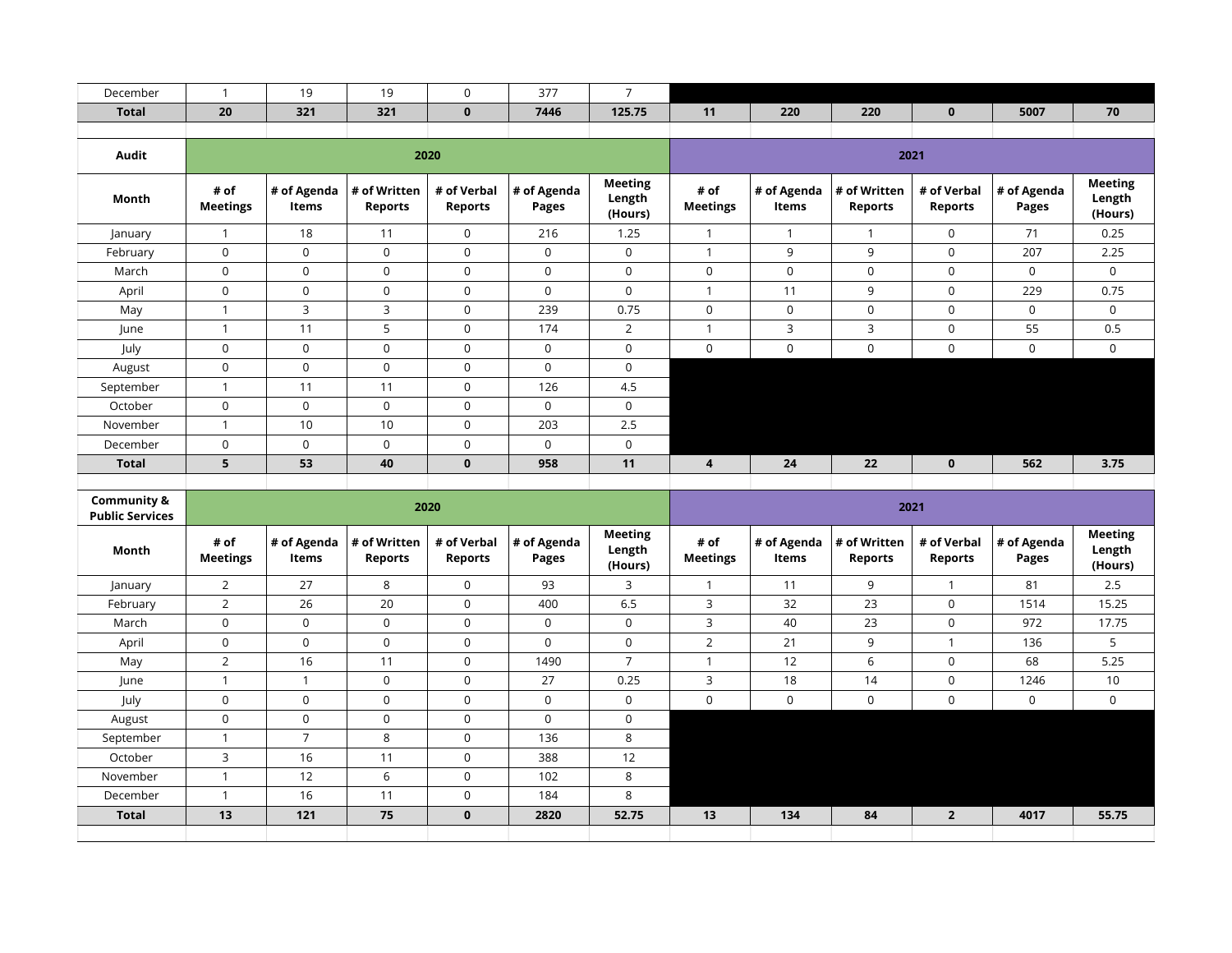| <b>Council Services</b>             |                         |                      |                                | 2020                          |                             |                                     |                         |                      |                                | 2021                          |                      |                                     |
|-------------------------------------|-------------------------|----------------------|--------------------------------|-------------------------------|-----------------------------|-------------------------------------|-------------------------|----------------------|--------------------------------|-------------------------------|----------------------|-------------------------------------|
| Month                               | # of<br><b>Meetings</b> | # of Agenda<br>Items | # of Written<br><b>Reports</b> | # of Verbal<br><b>Reports</b> | # of Agenda<br><b>Pages</b> | <b>Meeting</b><br>Length<br>(Hours) | # of<br><b>Meetings</b> | # of Agenda<br>Items | # of Written<br><b>Reports</b> | # of Verbal<br><b>Reports</b> | # of Agenda<br>Pages | <b>Meeting</b><br>Length<br>(Hours) |
| January                             | $\mathbf{1}$            | 13                   | $\overline{7}$                 | 0                             | 30                          | $\mathbf{1}$                        | 0                       | $\overline{0}$       | $\mathbf 0$                    | $\mathbf 0$                   | $\mathbf 0$          | 0                                   |
| February                            | $\mathbf 0$             | $\mathbf 0$          | $\mathbf 0$                    | $\mathbf{0}$                  | $\mathbf 0$                 | $\mathbf 0$                         | $\mathbf{1}$            | $\overline{7}$       | 6                              | $\mathbf 0$                   | 69                   | 1.75                                |
| March                               | $\mathsf 0$             | $\mathsf{O}$         | $\boldsymbol{0}$               | $\mathbf 0$                   | 0                           | $\mathbf 0$                         | 0                       | $\mathbf 0$          | $\mathsf 0$                    | $\mathsf 0$                   | $\mathbf 0$          | $\mathsf 0$                         |
| April                               | $\mathbf 0$             | $\mathbf 0$          | $\overline{0}$                 | $\mathbf 0$                   | 0                           | $\mathbf 0$                         | $\mathbf{1}$            | $\overline{2}$       | $\mathbf{1}$                   | $\mathbf 0$                   | 9                    | 0.25                                |
| May                                 | $\mathbf 0$             | $\mathsf{O}$         | $\mathbf 0$                    | $\mathbf 0$                   | $\mathsf 0$                 | $\mathbf 0$                         | 0                       | $\mathbf 0$          | $\mathsf 0$                    | $\mathbf 0$                   | $\mathsf{O}\xspace$  | $\mathsf{O}$                        |
| June                                | $\mathbf 0$             | $\mathsf{O}$         | $\boldsymbol{0}$               | $\mathbf 0$                   | $\mathsf 0$                 | $\mathbf 0$                         | 0                       | $\mathbf 0$          | $\mathsf 0$                    | $\mathbf 0$                   | $\mathbf 0$          | $\mathsf{O}$                        |
| July                                | $\mathbf 0$             | $\mathsf{O}$         | $\mathbf 0$                    | $\mathbf 0$                   | $\mathbf 0$                 | $\mathbf 0$                         | $\mathbf 0$             | $\overline{0}$       | $\mathbf 0$                    | $\mathbf 0$                   | $\mathbf 0$          | $\mathbf 0$                         |
| August                              | $\mathsf{O}$            | $\mathsf{O}$         | $\mathbf 0$                    | $\mathbf 0$                   | $\mathbf 0$                 | $\mathbf 0$                         |                         |                      |                                |                               |                      |                                     |
| September                           | $\mathsf{O}$            | $\mathsf{O}$         | $\boldsymbol{0}$               | $\mathbf 0$                   | $\mathsf 0$                 | $\mathbf 0$                         |                         |                      |                                |                               |                      |                                     |
| October                             | $\mathsf{O}\xspace$     | $\mathbf 0$          | $\mathbf 0$                    | $\mathbf 0$                   | $\mathbf 0$                 | $\mathbf 0$                         |                         |                      |                                |                               |                      |                                     |
| November                            | $\mathbf{1}$            | $\overline{4}$       | 3                              | $\mathbf{1}$                  | 32                          | $\overline{1}$                      |                         |                      |                                |                               |                      |                                     |
| December                            | $\mathbf 0$             | $\mathsf{O}$         | $\boldsymbol{0}$               | $\mathsf{O}\xspace$           | $\mathsf 0$                 | $\mathbf 0$                         |                         |                      |                                |                               |                      |                                     |
| <b>Total</b>                        | $\overline{2}$          | 17                   | 10                             | $\mathbf{1}$                  | 62                          | $\overline{2}$                      | $\overline{2}$          | 9                    | $\overline{7}$                 | $\mathbf{0}$                  | 78                   | $\overline{2}$                      |
|                                     |                         |                      |                                |                               |                             |                                     |                         |                      |                                |                               |                      |                                     |
| <b>Emergency</b><br><b>Advisory</b> |                         |                      |                                | 2020                          |                             |                                     |                         |                      | 2021                           |                               |                      |                                     |
|                                     |                         |                      |                                |                               |                             | <b>Meeting</b>                      |                         |                      |                                |                               |                      | <b>Meeting</b>                      |
| Month                               | # of<br><b>Meetings</b> | # of Agenda<br>Items | # of Written<br><b>Reports</b> | # of Verbal<br><b>Reports</b> | # of Agenda<br><b>Pages</b> | Length<br>(Hours)                   | # of<br><b>Meetings</b> | # of Agenda<br>Items | # of Written<br>Reports        | # of Verbal<br><b>Reports</b> | # of Agenda<br>Pages | Length<br>(Hours)                   |
| January                             | $\mathsf{O}$            | $\mathbf 0$          | $\boldsymbol{0}$               | $\mathsf{O}$                  | $\mathbf 0$                 | $\mathbf 0$                         | $\overline{2}$          | 2                    | $\mathbf 0$                    | $\overline{2}$                | 12                   | 2.5                                 |
| February                            | $\mathsf{O}$            | $\mathsf{O}$         | $\pmb{0}$                      | $\mathbf 0$                   | 0                           | $\mathbf 0$                         | $\mathbf{1}$            | $\mathbf{1}$         | $\mathbf 0$                    | $\mathbf{1}$                  | 5                    | 1.5                                 |
| March                               | $\overline{4}$          | $\overline{4}$       | $\mathbf{1}$                   | 3                             | 10                          | $\overline{4}$                      | $\mathbf{1}$            | $\mathbf{1}$         | $\mathbf 0$                    | $\mathbf{1}$                  | 5                    | 1.5                                 |
| April                               | 5                       | 14                   | $\mathbf{1}$                   | 13                            | 21                          | 18.5                                | $\mathbf{1}$            | $\mathbf{1}$         | $\mathbf 0$                    | $\mathbf{1}$                  | 5                    | 1.5                                 |
| May                                 | $\overline{4}$          | 8                    | $\boldsymbol{0}$               | 8                             | 17                          | 8.5                                 | $\mathbf{1}$            | $\mathbf{1}$         | $\mathbf 0$                    | $\overline{1}$                | 29                   | 1.5                                 |
| June                                | $\overline{2}$          | 5                    | $\mathbf 0$                    | 5                             | 11                          | 4.5                                 | $\mathbf{1}$            | $\mathbf{1}$         | $\mathbf 0$                    | $\mathbf{1}$                  | $\overline{7}$       | 1.5                                 |
| July                                | $\overline{2}$          | $\overline{2}$       | $\boldsymbol{0}$               | $\overline{2}$                | 8                           | 5.5                                 | $\mathbf{1}$            | $\overline{2}$       | $\mathbf{1}$                   | $\mathbf{1}$                  | 129                  | $\mathbf{1}$                        |
| August                              | $\overline{2}$          | $\overline{2}$       | $\pmb{0}$                      | $\overline{2}$                | 20                          | 4.5                                 |                         |                      |                                |                               |                      |                                     |
| September                           | $\mathbf{1}$            | $\mathbf{1}$         | $\mathbf 0$                    | $\mathbf{1}$                  | 3                           | $\overline{2}$                      |                         |                      |                                |                               |                      |                                     |
| October                             | $\mathbf{1}$            | $\mathbf{1}$         | $\pmb{0}$                      | $\mathbf{1}$                  | 5                           | $\overline{2}$                      |                         |                      |                                |                               |                      |                                     |
| November                            | $\overline{2}$          | $\overline{2}$       | $\boldsymbol{0}$               | $\overline{2}$                | 11                          | $\overline{4}$                      |                         |                      |                                |                               |                      |                                     |
| December                            | $\mathbf{1}$            | $\mathbf{1}$         | $\mathbf 0$                    | $\mathbf{1}$                  | 6                           | 1.5                                 |                         |                      |                                |                               |                      |                                     |
| <b>Total</b>                        | 24                      | 40                   | $\mathbf 2$                    | 38                            | 112                         | 55                                  | 8                       | 9                    | $\mathbf{1}$                   | 8                             | 192                  | 11                                  |
|                                     |                         |                      |                                |                               |                             |                                     |                         |                      |                                |                               |                      |                                     |
| <b>Executive</b>                    |                         |                      |                                | 2020                          |                             |                                     |                         |                      | 2021                           |                               |                      |                                     |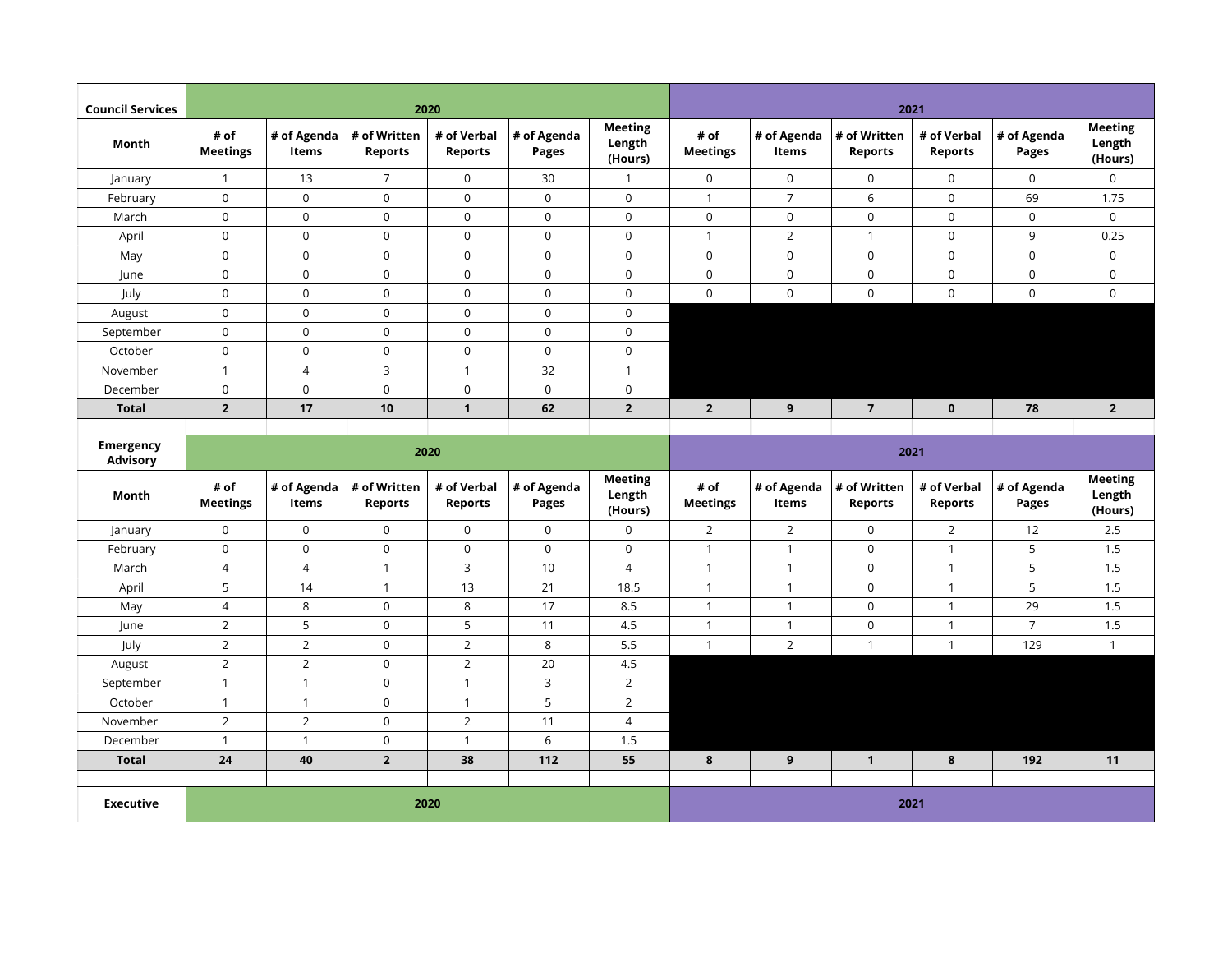| Month                                          | # of<br><b>Meetings</b> | # of Agenda<br>Items        | # of Written<br><b>Reports</b> | # of Verbal<br><b>Reports</b> | # of Agenda<br>Pages        | <b>Meeting</b><br>Length<br>(Hours) | # of<br><b>Meetings</b> | # of Agenda<br>Items        | # of Written<br><b>Reports</b> | # of Verbal<br><b>Reports</b> | # of Agenda<br>Pages | <b>Meeting</b><br>Length<br>(Hours) |  |
|------------------------------------------------|-------------------------|-----------------------------|--------------------------------|-------------------------------|-----------------------------|-------------------------------------|-------------------------|-----------------------------|--------------------------------|-------------------------------|----------------------|-------------------------------------|--|
| January                                        | $\overline{2}$          | 21                          | 11                             | $\mathsf{O}$                  | 280                         | 10.5                                | $\mathbf{1}$            | 21                          | 13                             | 0                             | 257                  | $\overline{7}$                      |  |
| February                                       | $\overline{2}$          | 25                          | 12                             | $\mathbf{1}$                  | 132                         | 5                                   | 3                       | 27                          | 21                             | $\overline{2}$                | 1159                 | 12.25                               |  |
| March                                          | $\mathbf 0$             | $\mathbf 0$                 | $\mathbf 0$                    | $\mathbf 0$                   | $\mathbf 0$                 | $\mathbf 0$                         | 3                       | 53                          | 29                             | $\mathbf{1}$                  | 1256                 | 19.75                               |  |
| April                                          | 0                       | $\mathsf{O}\xspace$         | $\mathbf 0$                    | $\mathsf 0$                   | $\mathsf{O}$                | $\mathbf 0$                         | $\overline{2}$          | 29                          | 25                             | $\mathbf{1}$                  | 420                  | 12                                  |  |
| May                                            | $\overline{2}$          | $\overline{7}$              | $\overline{7}$                 | $\mathsf{O}\xspace$           | 578                         | 2.25                                | $\overline{2}$          | 20                          | 15                             | 0                             | 131                  | 1.5                                 |  |
| June                                           | $\mathbf{1}$            | $\mathbf{1}$                | $\mathbf 0$                    | $\mathsf 0$                   | $\overline{7}$              | 0.25                                | 3                       | 45                          | 37                             | 3                             | 2283                 | 14.5                                |  |
| July                                           | $\mathsf{O}\xspace$     | $\mathsf 0$                 | $\mathsf 0$                    | $\mathsf{O}\xspace$           | $\mathsf 0$                 | $\mathsf{O}\xspace$                 | $\mathsf{O}$            | $\mathsf 0$                 | $\mathbf 0$                    | $\mathbf 0$                   | $\mathbf 0$          | $\mathsf{O}$                        |  |
| August                                         | $\mathsf 0$             | $\mathsf 0$                 | $\mathsf 0$                    | $\mathsf{O}\xspace$           | $\mathsf 0$                 | $\mathsf 0$                         |                         |                             |                                |                               |                      |                                     |  |
| September                                      | $\mathsf 0$             | $\mathsf 0$                 | $\mathsf 0$                    | $\mathsf{O}\xspace$           | $\pmb{0}$                   | $\mathbf 0$                         |                         |                             |                                |                               |                      |                                     |  |
| October                                        | $\mathsf{3}$            | 33                          | 26                             | $\mathsf{O}\xspace$           | 365                         | 17.75                               |                         |                             |                                |                               |                      |                                     |  |
| November                                       | $\overline{2}$          | 44                          | 41                             | $\mathsf{O}\xspace$           | 982                         | 10                                  |                         |                             |                                |                               |                      |                                     |  |
| December                                       | $\mathsf 0$             | $\mathbf 0$                 | $\mathbf 0$                    | $\mathsf{O}\xspace$           | $\mathbf 0$                 | $\mathsf 0$                         |                         |                             |                                |                               |                      |                                     |  |
| <b>Total</b>                                   | 12                      | 131                         | 97                             | $\mathbf{1}$                  | 2344                        | 45.75                               | 14                      | 195                         | 140                            | $\overline{7}$                | 5506                 | 67                                  |  |
|                                                |                         |                             |                                |                               |                             |                                     |                         |                             |                                |                               |                      |                                     |  |
| Inter-municipal<br>and Regional<br>Development |                         |                             | 2020                           |                               |                             |                                     | 2021                    |                             |                                |                               |                      |                                     |  |
| Month                                          | # of<br><b>Meetings</b> | # of Agenda<br>Items        | # of Written<br><b>Reports</b> | # of Verbal<br><b>Reports</b> | # of Agenda<br><b>Pages</b> | <b>Meeting</b><br>Length<br>(Hours) | # of<br><b>Meetings</b> | # of Agenda<br>Items        | # of Written<br><b>Reports</b> | # of Verbal<br><b>Reports</b> | # of Agenda<br>Pages | <b>Meeting</b><br>Length<br>(Hours) |  |
| January                                        | $\mathbf{1}$            | 4                           | 4                              | $\mathsf{O}\xspace$           | 835                         | 1.75                                | $\mathsf{O}$            | $\pmb{0}$                   | 0                              | 0                             | $\mathbf 0$          | 0                                   |  |
| February                                       | $\mathsf 0$             | $\mathbf 0$                 | $\mathbf 0$                    | $\mathsf{O}\xspace$           | $\mathbf 0$                 | $\mathbf 0$                         | 0                       | $\mathsf 0$                 | $\mathbf 0$                    | 0                             | $\mathbf 0$          | 0                                   |  |
| March                                          | $\pmb{0}$               | $\pmb{0}$                   | 0                              | $\mathbf 0$                   | 0                           | $\mathbf 0$                         | 0                       | $\mathsf 0$                 | $\mathbf 0$                    | 0                             | $\mathbf 0$          | 0                                   |  |
| April                                          | $\mathsf 0$             | $\mathsf{O}\xspace$         | $\mathsf 0$                    | $\mathsf 0$                   | $\mathbf 0$                 | $\mathsf 0$                         | $\mathsf{O}\xspace$     | $\mathsf 0$                 | $\mathsf 0$                    | 0                             | $\mathbf 0$          | 0                                   |  |
| May                                            | $\mathbf 0$             | $\mathbf 0$                 | $\mathbf 0$                    | $\mathbf 0$                   | $\mathsf{O}$                | $\mathbf 0$                         | $\mathsf{O}$            | $\mathsf 0$                 | $\mathsf{O}$                   | 0                             | $\mathbf 0$          | $\mathsf{O}$                        |  |
| June                                           | $\mathsf 0$             | $\mathsf 0$                 | $\mathsf 0$                    | $\mathsf 0$                   | $\mathsf 0$                 | $\mathbf 0$                         | $\mathsf{O}\xspace$     | $\mathsf 0$                 | $\mathsf 0$                    | 0                             | $\mathsf{O}\xspace$  | 0                                   |  |
| July                                           | $\mathsf 0$             | $\mathsf 0$                 | $\mathsf 0$                    | $\mathsf 0$                   | $\mathsf 0$                 | $\mathbf 0$                         | 0                       | $\mathbf 0$                 | $\mathsf 0$                    | 0                             | $\mathbf 0$          | 0                                   |  |
| August                                         | $\mathsf 0$             | $\mathsf 0$                 | $\mathsf 0$                    | $\mathsf{O}\xspace$           | $\pmb{0}$                   | $\mathsf 0$                         |                         |                             |                                |                               |                      |                                     |  |
| September                                      | $\mathsf 0$             | $\mathsf 0$                 | $\mathsf 0$                    | $\mathsf{O}$                  | $\mathsf 0$                 | $\mathsf 0$                         |                         |                             |                                |                               |                      |                                     |  |
| October                                        | $\mathbf{1}$            | 3                           | 3                              | $\mathsf{O}\xspace$           | 183                         | $\overline{2}$                      |                         |                             |                                |                               |                      |                                     |  |
| November                                       | $\mathsf 0$             | $\mathsf{O}\xspace$         | $\mathsf{O}\xspace$            | $\mathsf{O}\xspace$           | $\mathsf 0$                 | $\mathsf 0$                         |                         |                             |                                |                               |                      |                                     |  |
| December                                       | $\mathsf 0$             | $\mathbf 0$                 | $\mathbf 0$                    | $\mathsf{O}\xspace$           | 0                           | $\mathbf 0$                         |                         |                             |                                |                               |                      |                                     |  |
| <b>Total</b>                                   | $\mathbf 2$             | $\overline{7}$              | $\overline{\mathbf{z}}$        | $\mathbf 0$                   | 1018                        | 3.75                                | 0                       | $\mathbf{0}$                | $\mathbf{0}$                   | $\mathbf{0}$                  | $\mathbf 0$          | $\mathbf 0$                         |  |
|                                                |                         |                             |                                |                               |                             |                                     |                         |                             |                                |                               |                      |                                     |  |
| <b>Urban Planning</b>                          |                         |                             | 2020                           |                               |                             |                                     |                         |                             |                                | 2021                          |                      |                                     |  |
| Month                                          | # of<br><b>Meetings</b> | # of Agenda<br><b>Items</b> | # of Written<br><b>Reports</b> | # of Verbal<br><b>Reports</b> | # of Agenda<br>Pages        | <b>Meeting</b><br>Length<br>(Hours) | # of<br><b>Meetings</b> | # of Agenda<br><b>Items</b> | # of Written<br><b>Reports</b> | # of Verbal<br><b>Reports</b> | # of Agenda<br>Pages | <b>Meeting</b><br>Length<br>(Hours) |  |